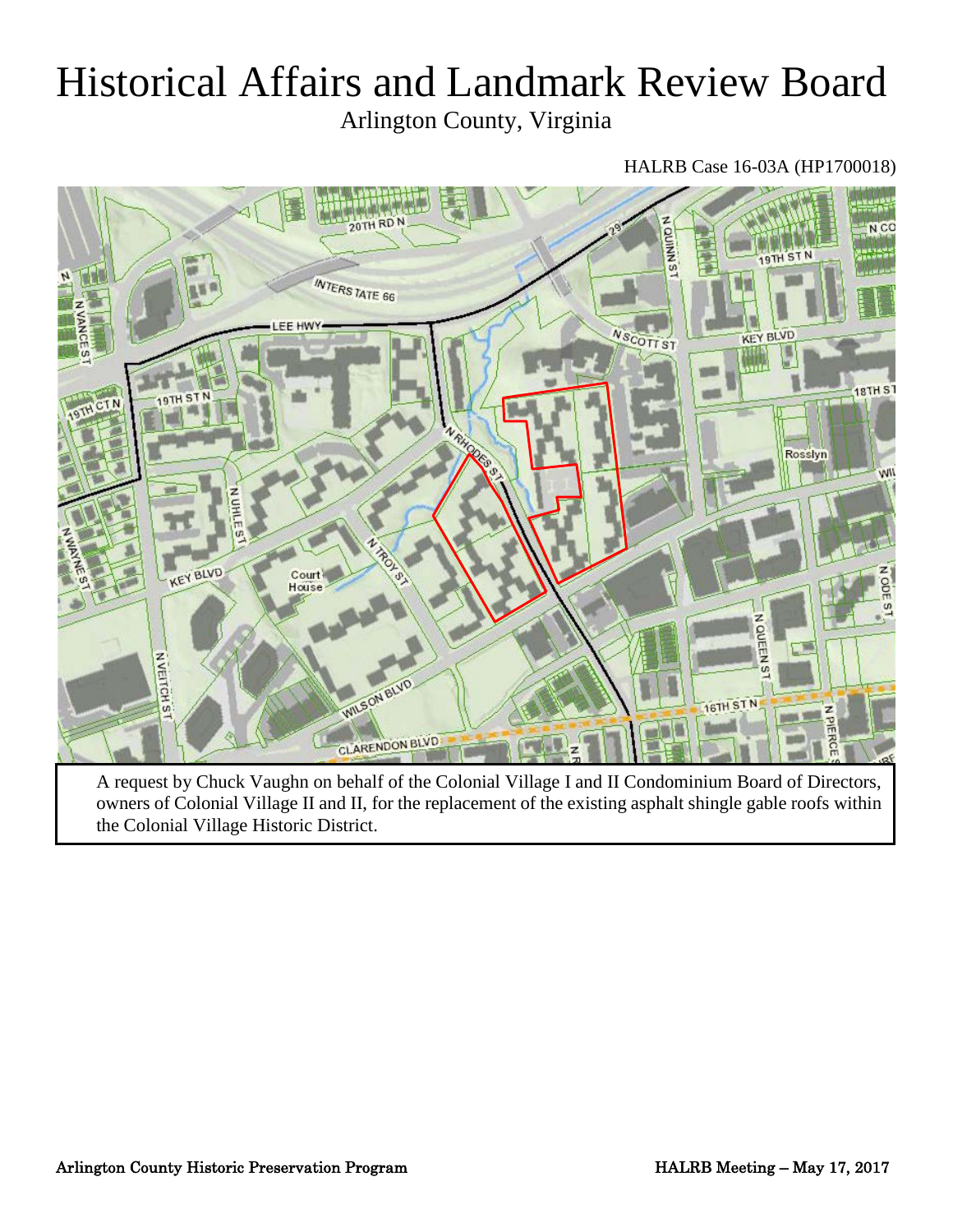HALRB/Design Review Committee Report Meeting Date: May 3, 2017

## For DRC *(circle those present)*: **Robert Dudka, Charles Craig, Andrew Wenchel, Tova Solo, Joan Lawrence, John Peck**

For Arlington County *(circle those present)*: **Cynthia Liccese-Torres, Rebeccah Ballo, John Liebertz**

Case #16-03A Agenda Item # 5

Application Complete

Application Incomplete

Applicant(s): Colonial Village For Applicant(s): John Liebertz (See attached application for applicant, address, name of property and property description, drawings, photographs, and proposed scope of work.)

Design Recommendations:

1. No comments.

#### **Findings:**

Return to next DRC meeting

 $X$  Send to HALRB

## **If sent to HALRB, recommended action is:**

X \_\_\_\_\_ Place on consent agenda

Place on discussion agenda:

Recommend approval of CoA, with DRC design recommendations and/or additional information provided

Recommend deferral of ruling on CoA (explanation):

Recommend denial of CoA (explanation):

No recommendation.